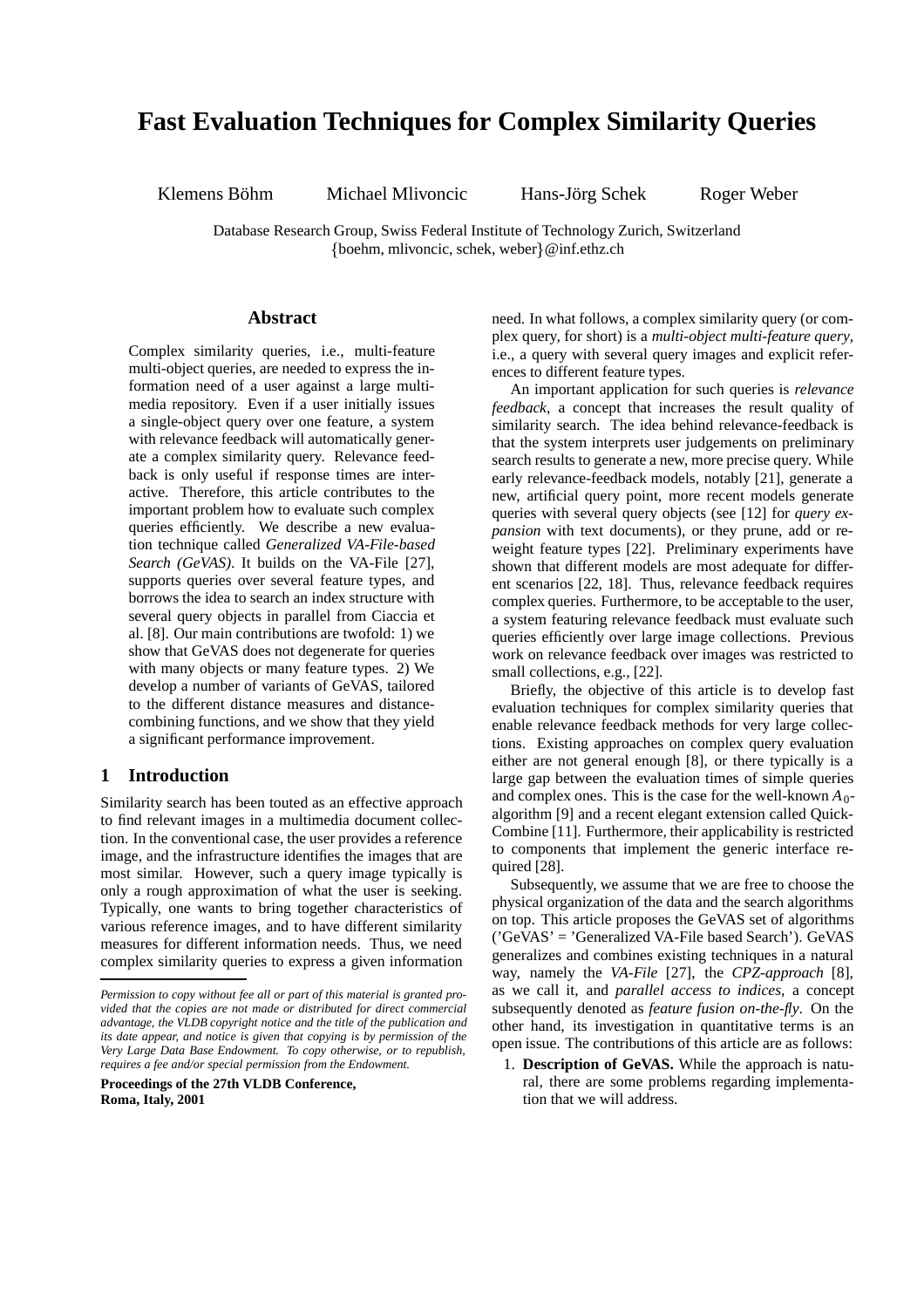

Figure 1: Query Model

- 2. **Providing evidence that GeVAS is feasible.** VA-File based similarity search computes bounds on the query distance of each data object. If these bounds are not tight, the technique would degenerate. We show that this is not the case by a formal analysis and by extensive experiments covering all relevant cases.
- 3. **Refinement of GeVAS for different similarity measures.** We investigate the relationship between the similarity measure in use and query-evaluation times. These variants are either not obvious, or the benefit in quantitative terms is not obvious.
- 4. **Extensive evaluation of the GeVAS variants.** We compare the different variants of GeVAS experimentally, using large image collections. We achieve significantly better performance in most cases: For instance, one optimization (*precomputation of distances*) has the effect that query-evaluation time is independent from the number of data objects

The remainder of this article has the following structure: Section 2 introduces our model of complex similarity queries. Section 3 describes the evaluation alternatives. Section 4 summarizes our formal analysis of the feasibility of GeVAS. Section 5 is a description of our experimental setup. Section 6 presents our experimental results. Section 7 concludes. [5] is an extended version of this article. A prototype system which implements all these concepts is available on the Web [15].

# **2 Query Structure and Semantics**

A common implementation of image similarity search is as follows: a number of *feature-extraction algorithms* map each image to points in *feature spaces*. Similar images are mapped to points that lie close to each other in the feature spaces. Hence, an evaluation of a *simple similarity query*, i.e., a query with one reference image and one feature, is implemented as *nearest-neighbor search (NN-search)* in the respective feature space.

# **2.1 Query Structure**

This subsection describes the structure of complex queries which is borrowed from [19, 6]. Figure 1 displays the general structure of a query. A query consists of *n reference objects*  $\Gamma = \{Q_1, \ldots, Q_n\}$ . For each reference object, there

may be an arbitrary number of feature types  $(F_{i,1},\ldots,F_{i,m[i]},$ for each  $Q_i$ ). Finally, the point  $(v_{i,j,1},...,v_{i,j,l[i,j]})$  is the representation of query object  $Q_i$  in feature space  $F_i$ ; For the sake of presentation, Figure 1 omits the weights at the various levels of the query model. The following examples provide some intuition regarding the structure of a query.

**Example 1 (Complex Query)** *A user is looking for an image of a black cow, but he only has a picture of a brown cow and one of a black horse at hand. The corresponding query has two reference objects Q*<sup>1</sup> *(cow) and Q*<sup>2</sup> *(horse). There is one feature type for each image:*  $F_{1,1}$  *is the shape feature of*  $Q_1$ ,  $F_{2,1}$  *the color feature of*  $Q_2$ *.* 

**Example 2 (Relevance Feedback)** *Usually, a user would not type in a complex query as insinuated in Example 1. Rather, he tells the system which images he likes and for what reasons. To continue the above example, his initial query might have returned an image A with a black horse and image B with a brown cow. The user would rate the images as follows: image A contains an object with the* right color *but* wrong shape*, and image B has the* right shape *but the* wrong color*. The resulting query is equal to the one in Example 1 but is now generated by the system. Note that relevance feedback based on Rocchio [21] will often not suffice. With the example, Rocchio would produce artificial vectors for the shape and color feature that lie between the two vectors for the images.*

### **2.2 Query Semantics**

**Distances.** To state what a similarity query stands for, we introduce the notions of *feature distance*, *reference-object distance*, and *query distance*. The feature distance  $x_{i,j}$  measures the dissimilarity of reference object  $Q_i$  and data object *P* regarding feature type  $F_{i,j}$ . The i-th reference-object distance *xi* of a data object is a *combined distance* to the *i*-th reference object with regard to the feature representations  $F_{i,1},\ldots,F_{i,m[i]}$ . We abbreviate this distance of data object *P* with  $\delta_i(P)$ . Usually, there are several ways to combine the distances of features to an overall distance, e.g., Weighted Average. Moreover, we allow to weight the individual features to reflect their importance for the current information need. Finally, the query distance is a combined distance over all reference objects. We also allow for weighting on this level of the query model. In the following, we use the abbreviation  $\delta(P)$  for the query distance of *P*.

**Distance-Combining Functions.** Each object *Pa* of the database  $D$  and each reference object  $Q_i$  is mapped to a set of feature representations  $\{\mathbf{p}_{a,1}, \ldots, \mathbf{p}_{a,m}\}\$  and  ${q_{i,1}, \ldots, q_{i,m}}$ , respectively. The *l*-th feature representation of an object lies in a  $d_l$ -dimensional feature space. A distance measure  $\delta_l(\mathbf{p}_{a,l}, \mathbf{q}_{i,l})$  defines the distance of two points in this space. A common measure is the (weighted) Minkowski metric *Ls*:

$$
L_s: \delta_l(\mathbf{p}_{a,l}, \mathbf{q}_{i,l}) = \sqrt{\sum_{j=1}^{d_l} w_j \cdot |(p_{a,l})_j - (q_{i,l})_j|^s}
$$
 (2.1)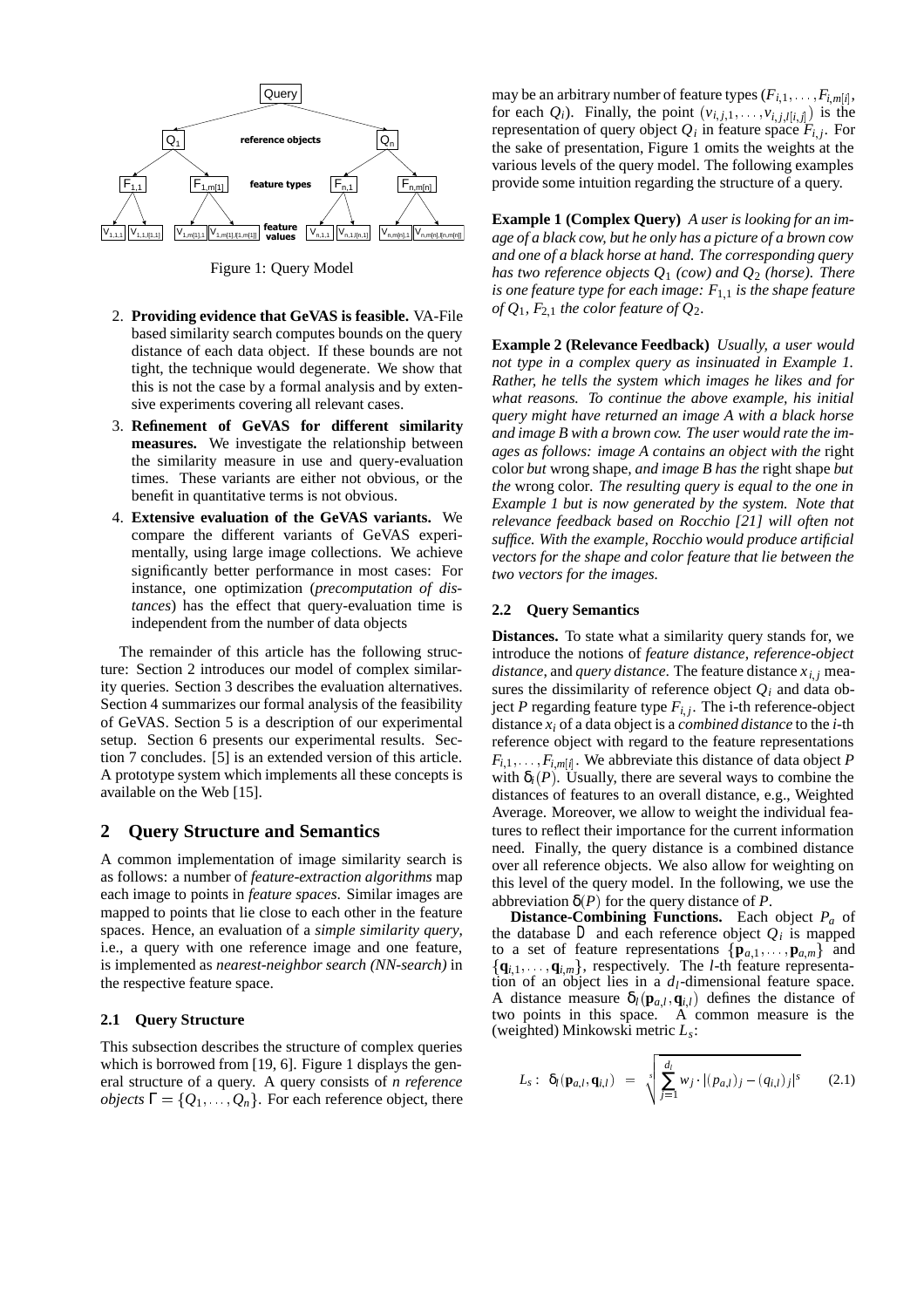where  $(p_{a,l})_i$  is the *j*-th component  $\mathbf{p}_{a,l}$ . Throughout this paper, we may omit *l* or *s*, as well as the weights, when the explicit mention is not needed. Based on the  $L_2$  metric, we introduce a distance function  $(L_2)^2$  that avoids the square root. Although this distance function is not a metric, it vields the same ordering of data points as the  $L_2$ -metric. But its computation is significantly cheaper.

To describe the reference-object distance and the query distance, we introduce the notion of *distance-combining function*. It combines a set of distances to an overall distance. More formally:

### **Definition 2.1 (Distance-Combining Function)**

 $\Delta$  :  $(\mathbb{R})^m$   $\rightarrow$   $\mathbb{R}$  *is a distance-combining function for m distances.* ∆ *is monotonic in all arguments,*  $i.e. \Delta(x_1, \ldots, x_m) \leq \Delta(x'_1, \ldots, x'_m) \text{ if } x_i \leq x'_i \text{ for all } i.$ 

Note that monotonicity is a natural requirement: if one of the distances becomes larger, the similarity decreases. The following distance-combining functions implement different ways of combining distances. The examples combine reference-object distances to a query distance.

# **Example 3 (Fuzzy-And, Fuzzy-Or, Weighted Average)**

*Given a set of n reference objects,* Fuzzy-And *implements the idea that a data object should be close to all of them. This leads to the maximum function (*max*) for* ∆*, i.e.:*  $\delta(P) = \Delta_{and}(\delta_1(P), \ldots, \delta_n(P)) = \max_{i=1}^n \delta_i(P).$ 

*If the reference objects represent a set of possibilities, and each of them is acceptable, the* Fuzzy-Or *distancecombining function would be more appropriate. Rather than*  $\Delta$  = max, *it uses*  $\Delta$  = min.

*Finally, let*  $w \in \mathbb{R}^n$  *be the weights of the individual distances such that*  $\sum_{i=1}^{n} w_i = 1$ *. Then* Weighted Average *is given as*  $\Delta = \sum_{i=1}^{n} w_i$ .

**Normalization and Weighting.** Combining feature distances as described so far is not sufficient since the meaning of a distance value depends on the distance distribution. For example, assume we would deploy Fuzzy-Or on a distance from the feature space  $[0, 1]^{10}$  and on one from the feature space  $[-10, 10]^{100}$ . As distances in the first space are much smaller than in the later one, Fuzzy-Or yields the distance from the first space in almost all cases. This would mean that the second feature did not matter with regard to overall similarity. We normalize distances with a wellchosen normalization function for each distance measure to avoid such situations. A common normalization scheme is a linear transformation using the Gaussian parameters of the distance distribution of δ:

**Example 4** *Let*  $\mu_l$  *and*  $\sigma_l$  *be the mean distance and the standard deviation of distances in the l-th feature space using the distance function* δ*l. Then the Gaussian normalized distances*  $\hbar_{\delta_l}(x)$  *are given by:*  $\hbar_{\delta_l}(x) = \frac{x - \mu_l}{\sigma_l}$ .

Note that normalized distances may be smaller than 0. As such, the term "distance" is not appropriate as distances

are elements of  $\mathbb{R}^+$ . But for the sake of clarity, we do not introduce a new name.

Some relevance-feedback models further require weighting of individual reference objects, feature types and dimensions within a single feature vector. Dimension weights are implemented by the distance function, e.g., *wi* in Equation 2.1. Weighting reference objects and feature types is straightforward with Weighted Average. But this is not the case with Fuzzy-And or Fuzzy-Or. Fagin et al. solved this problem for a slightly different setting, and we deploy their solution in our context (cf. [10]).

**Problem Statement.** Finally, we can define the nearest neighbor search problem for complex queries.

### **Definition 2.2 (Nearest Neighbor Search; NN-Search)**

*Let* δ(*P*) *be the query-distance function for the data object P, given a set of reference objects and a family of features, as described by the query model. Further, let k be the number of nearest neighbors to return. The answer set A of a k nearest neighbor search (k-NN-search) is:*

$$
A = \left\{ P \mid P \in D \land rank(P) \le k \right\} \quad with
$$

$$
rank(P) = 1 + \sum_{P \in D} \begin{cases} 1 & \delta(P') < \delta(P) \\ 0 & otherwise \end{cases}
$$

With the above definition, the size of the answer set *A* may be larger than  $k$ , e.g., if several objects  $P$  have  $rank(P) = k$ . If the user insists on seeing only *k* answers, we may drop the  $|A| - k$  objects with the largest rank from *A* in a nondeterministic way.

While distances measure dissimilarity, it would also be possible to work with *scores* that measure the similarity. Scores are *normalized* by definition, i.e., from the interval [0; 1] (1=identity, 0=no similarity at all). We deploy a *correspondence function* [8] to map query distances to overall scores. Hence, unlike [9, 8, 28], we do not need to deal with scores at the intermediate levels.

# **3 Evaluation of Complex Queries**

This section investigates how to evaluate complex queries efficiently. Our reflections on the different kinds of queries are not independent of each other. Our proposals how to evaluate multi-feature and multi-object queries build on efficient evaluation techniques for simple queries. The approach for multi-feature multi-object queries is a generalization of the ones for multi-feature single-object queries and single-feature multi-object queries. Finally, since we expect IO-costs to dominate the costs of query evaluation, we will strive to keep these costs small. Reducing CPU costs will be an issue only when they are larger than IO costs. These subsections introduce the GeVAS algorithms step by step, together with the optimizations.

### **3.1 Single-Feature Single-Object Queries**

Feature representations of images typically are highdimensional. There is evidence [13, 1] that NN-search in high-dimensional spaces is effective and yields satisfactory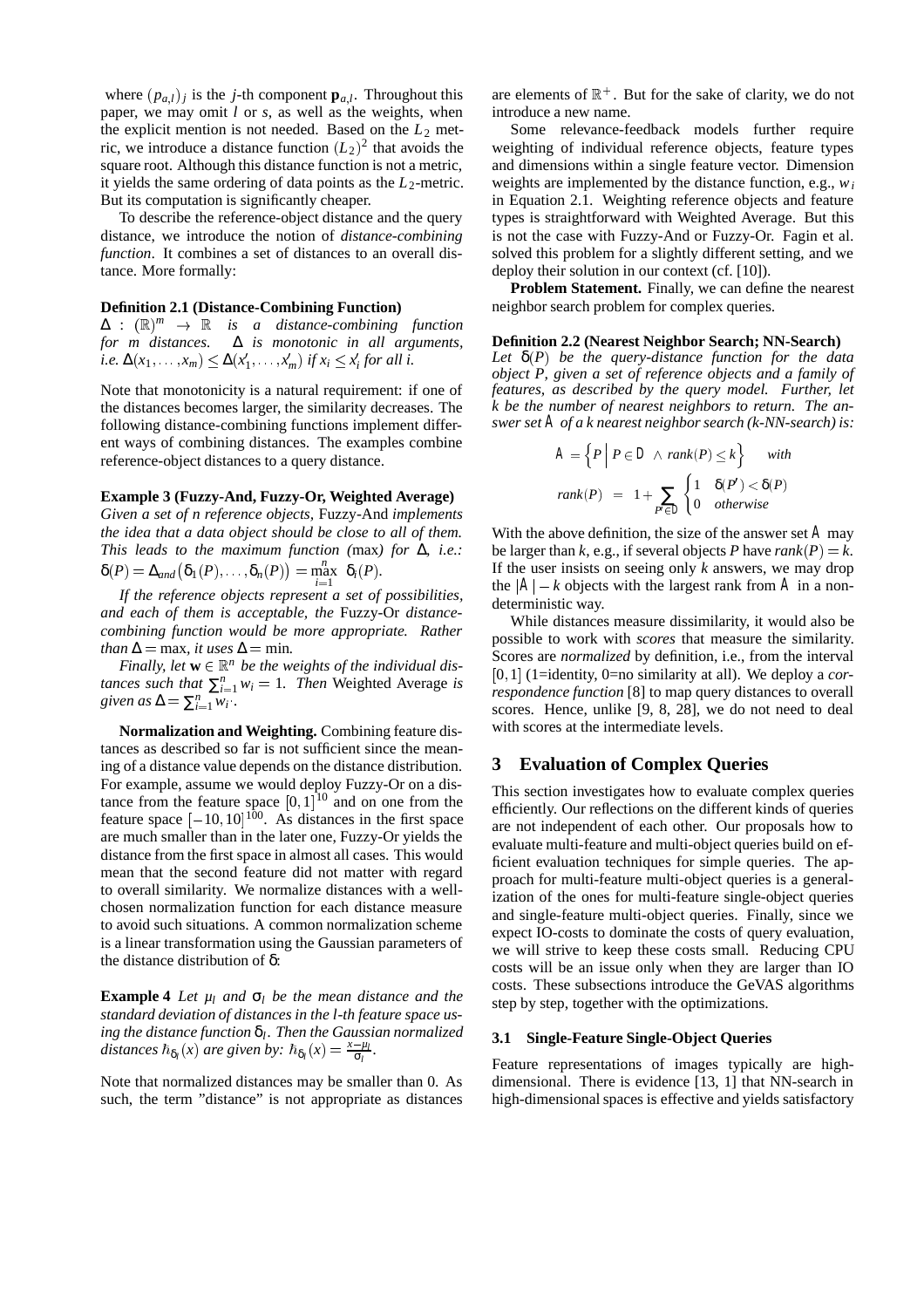retrieval quality. However, the exact evaluation of such queries is linear in the number of data objects [16, 27, 4, 3]. A well accepted implementation of NN-search works with quantized representations of the points, as first described in [27] with the *vector-approximation file* (VA-File). Extensions of the method include the IQ-Tree [3] and the A-Tree [23]. In the following, we review the VA-File idea.

**Structure of the VA-File.** The VA-File consists of two files: one contains a short approximation of the feature representation of each data point, the other one the exact representations of each point. We obtain the quantizations by laying a grid over the data space and approximating the points by their surrounding cells (cf. Figure 2). Grid lines are chosen such that the number of objects between two neighboring lines is roughly the same. Note that we do not need a distance function to build the VA-File.

Subsequently, *b* denotes the number of approximation bits per dimension, and *d* is the dimensionality of the feature space. In Figure 2,  $d = 2$ , and  $b = 2$ . A realistic value for *b* would be between 6 and 8, as shown in [27].

Given the feature representation **q** of a query point, its distance to the cell of a point **p** is a lower bound of the distance of **p** and **q**. Analogously, we can upper bound that distance (cf. right half of Figure 2). More formally,  $m[j,0], \ldots, m[j,2^b]$  are the partition points in dimension *j*,  $s_j(\mathbf{p}) \in \{0, \ldots, 2^b - 1\}$  is the number of the interval of **p** in dimension *j*, i.e., the approximation of **p** for dimension *j*, and  $q_i$  is the value of **q** in dimension *j*. The lower bound of the distance of  $\bf{p}$  and  $\bf{q}$  is as follows, using the  $L_2$  metric:

$$
lBnd_2(\mathbf{p}, \mathbf{q}) = \sqrt{\sum_{j=0}^{d-1} \begin{cases} (m[j, s_j(\mathbf{p})] - q_j)^2 & q_j < m[j, s_j(\mathbf{p})] \\ (q_j - m[j, s_j(\mathbf{p}) + 1])^2 & q_j > m[j, s_j(\mathbf{p}) + 1] \\ 0 & otherwise \end{cases}} \qquad \text{diff} \qquad \text{on}
$$
\n(3.1)

**VA-File based query evaluation.** NN-query evaluation consists of two phases. The first phase (*filtering phase*) iterates through the approximation file and computes a lower and an upper bound on the distance of the current data point to the given query point (cf. Figure 2). These bounds allow the pruning of the vast majority of data objects. The second phase (*inspection phase*) then retrieves the exact representation of the remaining objects and computes their distance. More formally, the second phase inspects **p** if and only if  $lBnd_2(\mathbf{p}, \mathbf{q}) \leq nn^{dist}(\mathbf{q})$ , where  $nn^{dist}(\mathbf{q})$  denotes the NNdistance of **q**. Experience shows that the number of data objects dealt with in the second phase is almost independent of the number of data objects *N*; a typical number is five objects for  $k = 1$  and  $N = 500,000$ .

**Implementation of VA-File based query evaluation.** The following optimizations reduce computation costs:

- 1. The distances between the query point and each line of the grid are precomputed before the first phase. This simplifies computations of the bounds.
- 2. We avoid the *s*-th root when dealing with an *Ls* metric. Due to the monotonicity of the root-function, we still obtain the correct rank. We compute the correct distance only for the objects in the answer set.

3. We keep track of the *k* smallest upper bounds seen so far during the first phase. We can terminate the computation of the current lower bound when it is larger than those *k* upper bounds.

### **3.2 Multi-Feature Single-Object Queries**

This subsection discusses evaluation of multi-feature single-object queries, i.e., there is one reference object with *m* features. Multi-feature single-object queries require normalization, as described in Subsection 2.2. We see two alternative evaluation schemes, *feature fusion* and *feature fusion on-the-fly*. Feature fusion works with both VA-File and trees as underlying data structure (even though we describe it only for the VA-File). The second scheme in turn is feasible with the VA-File only.

**New but impractical approach: feature fusion.** Indexes may apply to individual attributes or to combinations of attributes with relational databases. In analogy to the combination case, the idea with feature fusion is to concatenate the feature points representing a data object, always in the same order, and to build an index or a VA-File on these new points. As with simple queries, approximation-based data structures such as the VA-File are more appropriate than traditional hierarchical methods like the SR-Tree [16]. Namely, when concatenating several features, the overall dimensionality increases, and those traditional methods further deteriorate. Feature fusion avoids the randomaccess phase, in comparison to the  $A_0$ -algorithm [9]. However, this comes at additional storage costs.

While our query model allows for explicit references to different feature types plus weights, one might wonder why one 'large' feature that is a concatenation of all the individual features is not sufficient. At first sight, this seemingly leads to higher result quality. However, the additional flexibility of our model is necessary: The number of feature types available is large and the costs of evaluating a query grow with the sum of the number of dimensions. On the other hand, it depends on the concrete information need whether an additional feature type leads to better query results. A feature type may not be of much help if another type can more or less substitute it, if the similarity notion of the feature-extraction algorithm is too restrictive from a user perspective, or if the weight of a feature type chosen by a relevance-feedback model is very small. The respective feature may be left aside in such cases.

**New approach: feature fusion on-the-fly.** In contrast to feature fusion, the points corresponding to one data object are now brought together only in main memory during query evaluation. For each feature type, we build a VA-File such that the order of objects is the same in all files. Evaluation of multi-feature queries again consists of two phases. The first one scans through all approximation files in parallel. For each object, the approximations determine bounds on the normalized feature distances which are combined to bounds on the query distance. After pruning, the second phase accesses the exact representations of each remaining data object in the different vector files, computes its ex-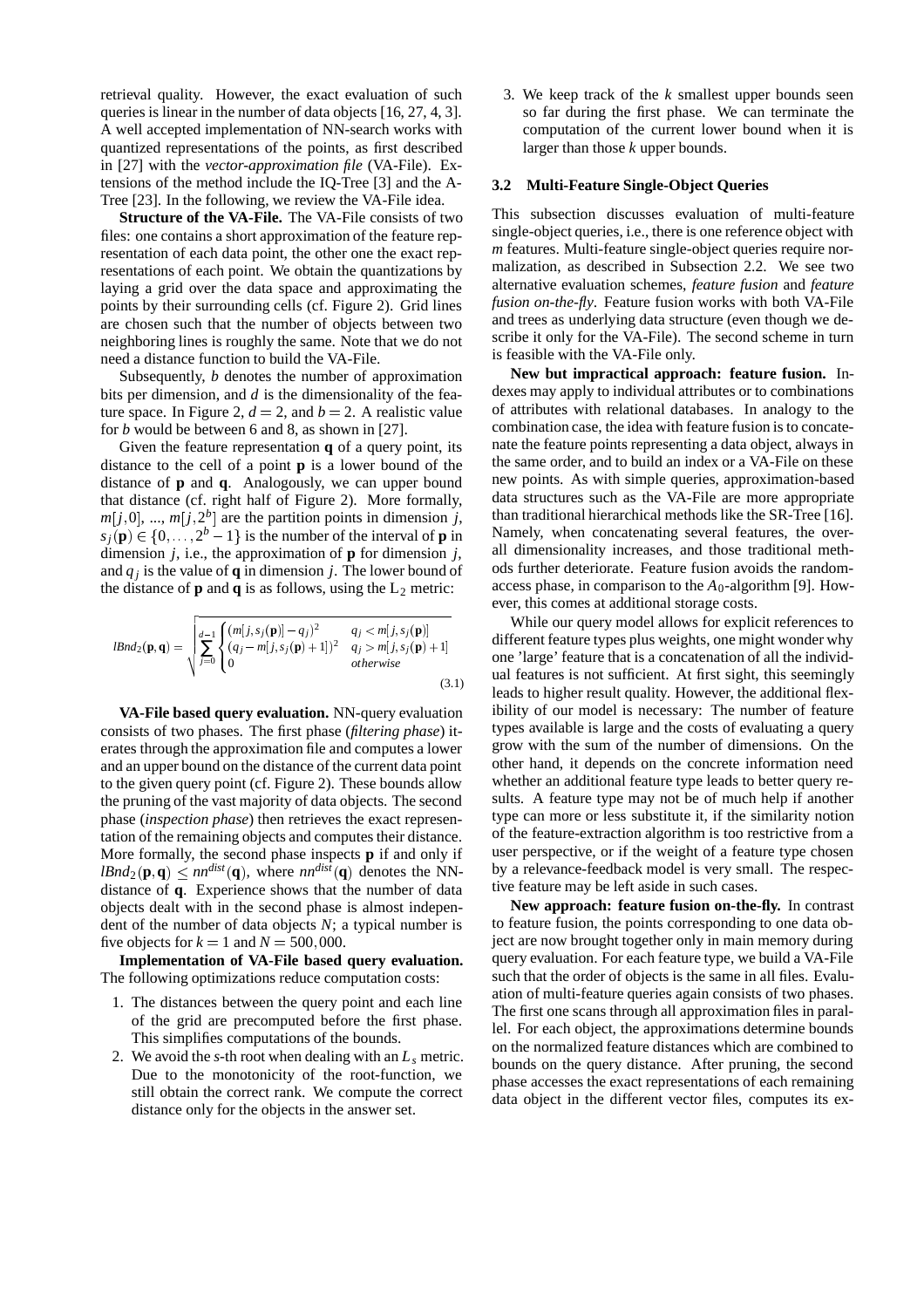

Figure 2: Structure of the VA-File

act query distance and returns the objects with the smallest query distance. Hence, search efficiency is almost equal to the one of feature fusion except for the second phase: instead of reading only  $k'$  points as with feature fusion, we have to read  $k'$  *m* points, one for each feature type. These additional costs however are not significant, as our experiments will show. Consequently, feature fusion on-the-fly is almost as efficient as feature fusion, but without exorbitant additional storage costs.

It is important to notice that feature fusion on-the-fly is not feasible with hierarchical methods, i.e., both "classical" tree-based approaches [2, 16] and approaches extending the VA-File [3, 23]. This is because the leaf nodes of trees for different features do not contain the same objects.

#### **3.3 Single-Feature Multi-Object Queries**

We now investigate the evaluation of queries consisting of *n* reference objects with the same feature type. This subsection also pinpoints relationships between the query semantics and the techniques for query evaluation.  $\delta(\mathbf{p}, \Gamma)$  denotes the query distance in the single-feature multi-object query case where  $\Gamma$  is the set of feature representations of the query objects.

**Existing approach: CPZ-approach.** Tree-based implementations of simple NN-search compute a lower and upper bound on the distance between data points in a bounding region and the query point. They use these bounds to prune bounding regions and to decide on their order of inspection [14]. Furthermore, recall that a distancecombining function takes object distances as arguments and returns the query distance. The approach used in [8] is the computation of the bounds on the query distance of the bounding regions. They do so by applying the distancecombining function to the bounds on the object distances of the bounding regions. The bounds on the query distance are used for pruning and ordering the bounding regions, as in the simple case. In other words, NN-search traverses the tree with all query points in parallel.

**New approach: VA-File for multi-object queries.** It is straightforward to adapt the CPZ-approach to the VA-File: one determines the bounds on the distance between the current data point and each reference object. These bounds are then combined to the bounds on the query distance. These are indeed bounds as the distance-combining function is monotonic. The computational complexity of the first phase of the approach is  $o(d \cdot N \cdot n)$ . Obviously, if *n* is large enough, the computational costs may exceed the ones for reading the quantizations from disk. In some cases, however, it is possible to reduce the above complexity to  $o(d \cdot (N+n))$  depending on the the metric in use and the distance-combining function. We will refer to this optimization as *precomputation of bounds*. It is a generalization of Optimization 1 in Subsection 3.1.

For instance, assume that we use the *L*1-metric and Weighted Average to combine distances. Let *lBnd*  $_i$  ( $\mathbf{q_i}, \mathbf{p}$ ) denote the lower bound on the distance in dimension *j* between the feature point  $q_i$  of the *i*-th reference object and the one for the current data point (**p**). It is given as:

$$
lBnd_j(\mathbf{q_i}, \mathbf{p}) = \begin{cases} m[j, s_j(\mathbf{p})] - (\mathbf{q_i})_j & (\mathbf{q_i})_j < m[j, s_j(\mathbf{p})] \\ (\mathbf{q_i})_j - m[j, s_j(\mathbf{p}) + 1] & (\mathbf{q_i})_j > m[j, s_j(\mathbf{p}) + 1] \\ 0 &otherwise \end{cases} \tag{3.2}
$$

Leaving aside the weights for the ease of presentation, the combined lower bound is then as follows:

$$
lBnd(\mathbf{p}) = \sum_{i=1}^{n} \sum_{j=1}^{d} lBnd_j(\mathbf{q_i}, \mathbf{p}) = \sum_{j=1}^{d} \left( \sum_{i=1}^{n} lBnd_j(\mathbf{q_i}, \mathbf{p}) \right) \quad (3.3)
$$

The term in parentheses in the last equation only depends on the grid slice in which the data point in dimension *j* lies, given a query. That term has the same value for all points in this slice. So we precompute these values for all dimensions and all slices. The number of slices is rather small, e.g., there are only 256 slices per dimension with 8 bits. Let  $lBnd<sub>j</sub>(s)$  be the precomputed combined lower bound for the *s*-th slice in dimension *j*. The computational complexity to precompute all *lBnd*  $_j(s)$  is  $o(d \, n)$ . The computation of combined lower bounds simplifies to:

$$
lBnd(\mathbf{p}) = \sum_{j=1}^{d} lBnd_j(s_j(\mathbf{p}))
$$
 (3.4)

An analogue scheme can be deployed to determine upper bounds on the combined distances, abbreviated with *uBnd*. Summing up, the first phase of VA-File based NNsearch consists of two steps: 1) precomputing *lBnd <sup>j</sup>* (*s*) and  $uBnd<sub>j</sub>(s)$  for all dimensions and all slices, and 2) applying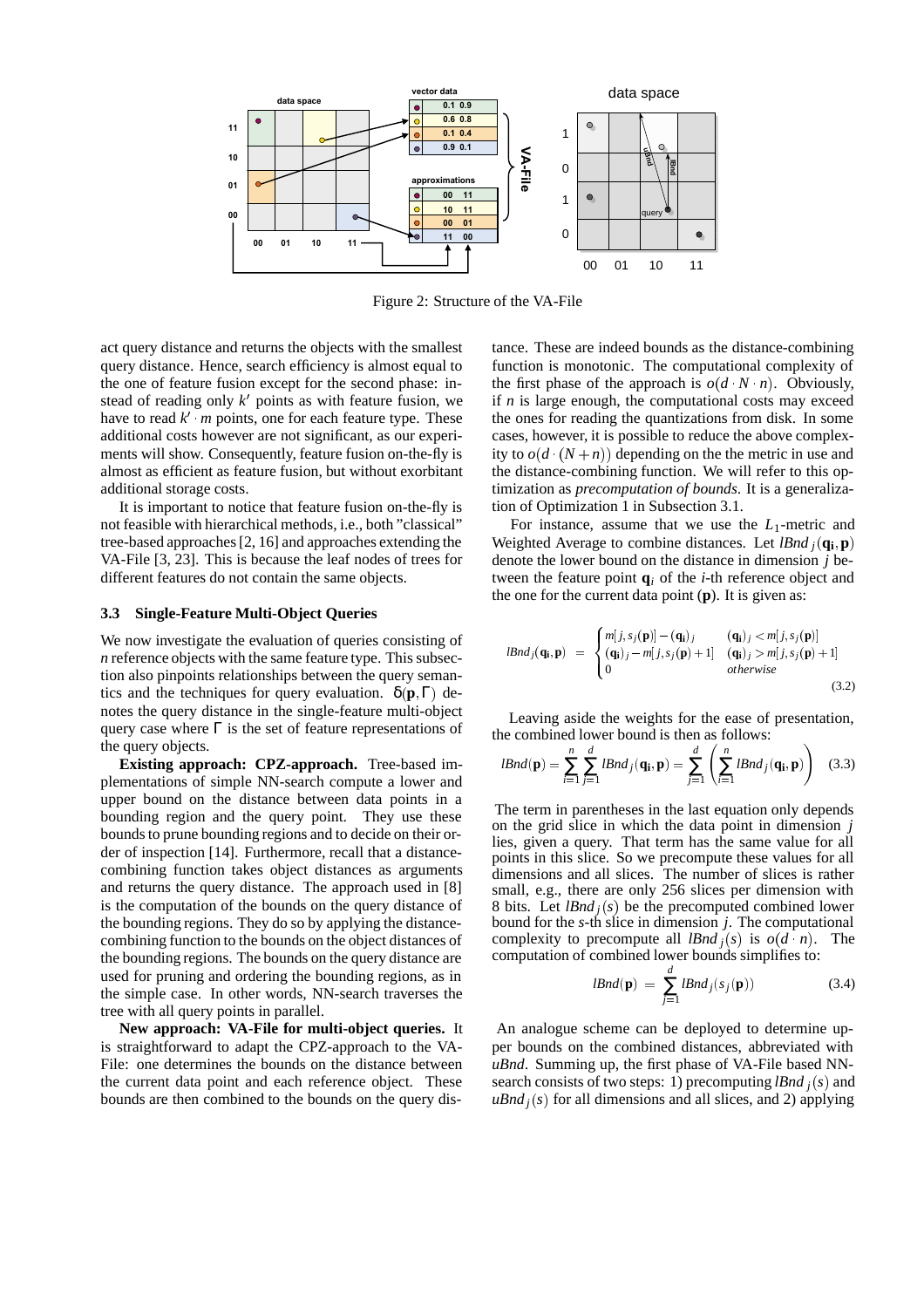Equation (3.4) to each data object. The overall complexity is thus:  $o(d \cdot (N+n))$ .

Unfortunately, this scheme is not always applicable. For instance, if we use Fuzzy-And to combine distances, we cannot change the order of max and  $\Sigma$  (cf. Equation (3.3)). Analogously, we cannot deploy the precomputation scheme with the  $L_2$ -metric because of the square root. In these cases and if *n* is large, the computational costs may exceed the ones for IO. The rationale behind the following optimization is to avoid this for most settings.

**Refinement of our new approach: early abort of distance combination.** The discussion so far has insinuated that the GeVAS algorithms compute bounds on all distances of the current data object before applying the distance-combining function, if precomputation of bounds is not feasible. However, this is not necessary in many cases. When combining distances with *Weighted Average*, we can abort as soon as the left inequality holds (*maxDist* is the smallest upper bound seen so far):

$$
\sum_{j=1}^{i} w_j \cdot x_j > \text{maxDist} \quad \Rightarrow \quad \sum_{j=1}^{n} w_j \cdot x_j > \text{maxDist} \quad \quad i < n \quad \text{coml}
$$

The implication holds because  $w_j > 0$ , and  $x_j \geq 0$ .  $x_j \geq 0$ because we do not normalize.

Let us now look at *Fuzzy-And* as the distance-combining function. We can abort the computation of the combined distance if the maximum distance encountered so far exceeds the upper bound *maxDist*. Namely,

$$
\max_{j=1}^i x_j > maxDist \Rightarrow \max_{j=1}^n x_j > maxDist \quad i < n
$$

With *Fuzzy-Or*, we cannot do much. We have to compute *all* distances and cannot prune according to *maxDist*. But min( $maxDist, x_1, \ldots, x_{i-1}$ ) is an upper bound for  $x_i$ .

Our implementation covers further cases, but explicitly dealing with them here does not provide any additional insight. Finally, early abort of distance combination is also feasible with multi-feature queries. But IO-costs dominate with such queries, and the effect of the optimization is limited. The following table lists all combinations of metric and distance-combining function and indicates whether a precomputational scheme is available  $(+)$ , or, alternatively, whether early abort of distance combination is expected to yield significant cost reduction (+):

| distance-combining func | Lэ | $(L_2)^2$ |  |
|-------------------------|----|-----------|--|
| Weighted Average        |    |           |  |
| Fuzzy-Or                |    |           |  |
| Fuzzy-And               |    |           |  |

## **3.4 Multi-Feature Multi-Object Queries**

Finally, we deal with the general case, again elaborating the relationship between similarity measure and performance. To evaluate multi-feature multi-object queries with GeVAS, the techniques from the previous two subsections need to be combined. While the combination is relatively straightforward in some cases, the obvious approach leads to IO-costs that are unnecessarily high in the general case.



Figure 3: Restructuring a complex query.

**Optimization: Shared iterators.** The sets of feature types of different reference objects may overlap. Rather than reading the approximation file of each feature type several times, the ideal evaluation scheme has the following characteristic: one iteration over the approximation file for a certain feature type evaluates all sub-queries that refer to that feature type. We call this technique *shared iterators*. It is feasible independent of the metric and the distancecombining function in use.

**New approach: Restructuring of the query.** For multi-object queries, we have developed an optimization that precomputes bounds. Unfortunately, it is not applicable with the query in Figure 3 (left). The reason is that the color feature distances of the data objects to  $Q_1$  and  $Q_2$  are not directly combined with each other. We can avoid this effect with an additional measure. If the complex query only uses one type of distance-combining functions, we can restructure the query from a set of multi-feature queries into a set of multi-object queries. As a result, the transformed query contains a multi-object query for each feature type. Our evaluation technique of the last subsection (*precomputation of bounds*) can handle it efficiently. Unfortunately, restructuring of a query is not feasible if it uses different types of distance-combining functions.

# **4 Quality of Bounds**

Prior to conducting performance studies, it is not evident whether the performance of GeVAS will be as good as the one of VA-File based search for simple queries. [25]has investigated the relationship of the number of bits, the approximation error and the expected performance of the VA-File. Our investigation showed that the VA-File is faster than a sequential scan or a tree, if the number of candidates in the second phase is small, e.g. smaller than 100. Otherwise, the second phase invokes too many random accesses to the vector data, and performance deteriorates, much like with trees. Furthermore, we have found that the number of candidates is directly related to the error of the approximations, i.e. the difference between the bounds and the distance. For instance, increasing the number of bits by one, halves the error of the bounds. This reduces the number of candidates significantly.

These relationships also hold in the complex case. However, it is not obvious how many bits are required to keep the bounds tight, i.e. whether we need more bits than in the simple case. The number of candidates would become so large with a bad configuration that the second phase lasts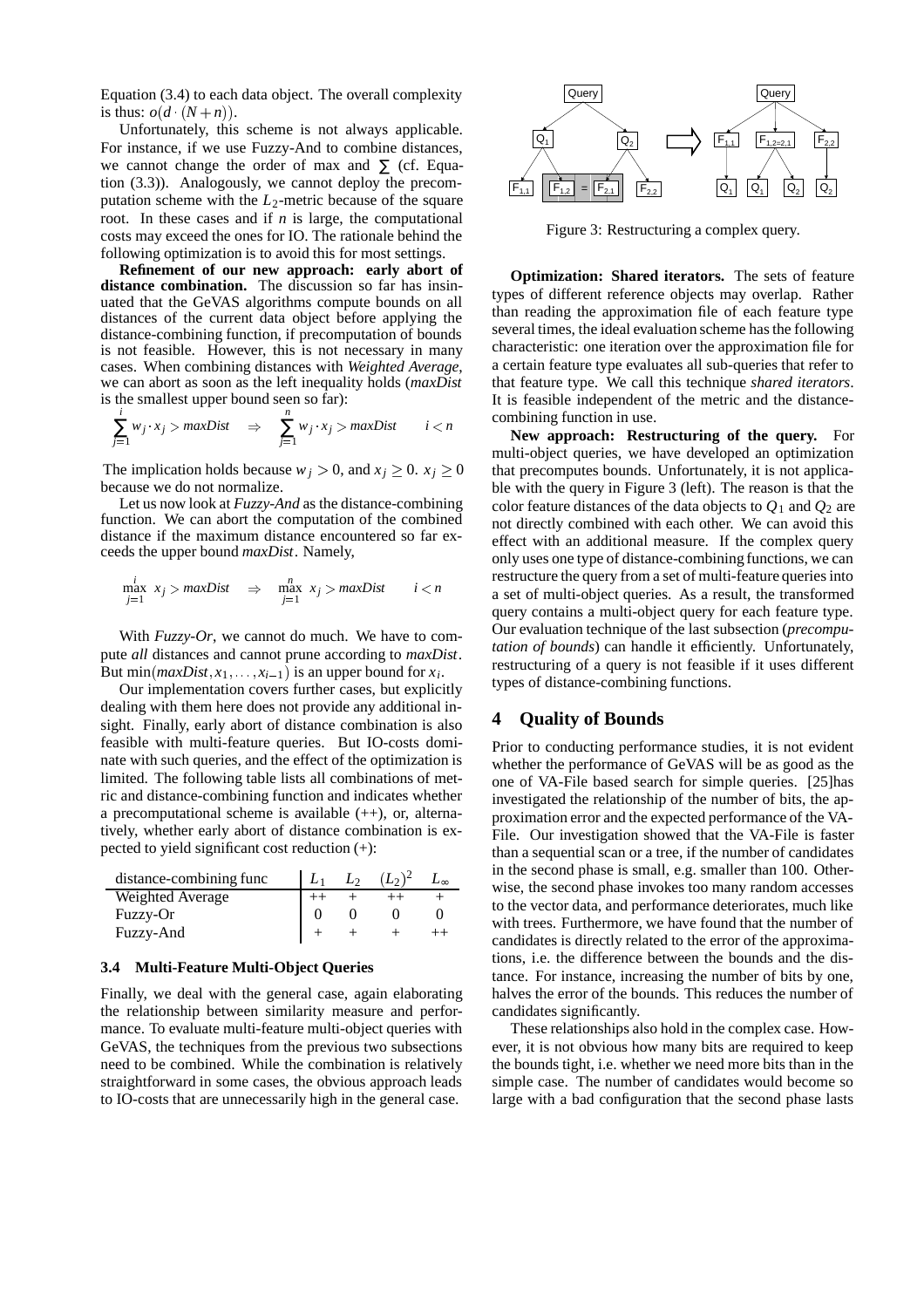

Figure 4: Different architectures for query evaluation.

longer than a sequential scan over the exact vector representations. In analogy to the simple case studied in [25], we have investigated the influence of the number of query objects on the error of bounds and on the number of candidates [5]. Our approach is as follows: we show that the error of bounds is at most twice as large as in the simple case with an infinite number of query objects using the same number of bits in the worst case. Thus, we can achieve the same tight bounds for a multi-object query as for a simple query by increasing the number of bits per dimension by at most 1. In the case of multi-feature queries or multifeature multi-object queries, we may regard the different features as one large feature. Thus, the number of bits only increases logarithmically with the total number of dimensions [25]. For instance, if the number of dimensions increases by a factor of 4, we need one additional bit per dimension to keep the number of candidates constant.

# **5 Experimental Setup**

The remainder of this article reports our experimental evaluation. The evaluation includes all query-evaluation techniques this article has mentioned. Our implementation of the  $A_0$ -algorithm [9] uses the VA-File [27] as the indexing method for the sources. In the case of multi-object queries, we extended the  $R^*$ -Tree [2], the SR-Tree [16] and the M-Tree [7] according to the CPZ-approach. These tree-based evaluation alternatives are 'fully optimized'.

Figure 4 illustrates the architectures of our approach and the one of the  $A_0$ -algorithm. The  $A_0$ -algorithm obviously is on top of search components, while our approach integrates all feature data into one component. One may argue that the architecture in Figure 4 (b) lends itself to parallelization in a cluster of workstations while the one in Figure 4 (a) is limited to a single machine. However, we already have reported on a parallel implementation of the VA-File [26]. Our results have shown that the speedup is roughly linear in the number of components. An analogous extension for the complex case is straightforward (and already implemented) and achieves the same speedup. In what follows, we conducted all experiments on a single machine.

**Hardware.** All experiments ran on a PentiumIII with 450 MHz and 512 MBytes main memory. The data was stored on a SCSI Harddisk with an average seek time of 7 ms, and a data transfer rate of 16 MB/s. We cached all the internal nodes with the tree-based index methods. Only the leaves were read directly from disk, bypassing the file cache of the system. All data was fetched directly from the disk without any caching with the VA-File.

**Data Sets and Further Settings.** We have gathered around 230,000 images from diverse sources. We have extracted the following feature types for each of these images: 1) color moments in the Lab-color space [24], subsequently abbreviated with  $F_9$  or  $F_{45}$ , 2) RGB color histograms with 64 bins  $(F_{64})$  [20], and 3) texture moments based on gabor filters  $(F_{30})$  [17]. The number in the abbreviations stands for the dimensionality of the respective features. The following experiments only use these real data sets and no synthetic ones. The page size of the tree algorithms was 8 kB throughout all experiments. We always used 8 bits per dimension for the VA-File. All experiments measured average times for the 15-NN-search.

We distinguish between two scenarios with multi-object queries: a best case scenario and a bad case scenario. The first scenario uses the objects in the answer set of a previous NN-query as the reference objects. This corresponds to the situation where relevance feedback constructs the query. The bad case scenario randomly selects *n* points from the data set. With both scenarios, we used the Weighted Average distance-combining function and the  $(L_2)^2$  distance measure. Experiments with other functions and measures yielded almost identical results.

# **6 Experiments**

### **6.1 Single-Feature Multi-Object Queries**

Figure 6.1 depicts the elapsed times of the approaches as a function of *n* for the best case scenario for a real data set with 45 dimensions and 230,000 objects, using a logarith-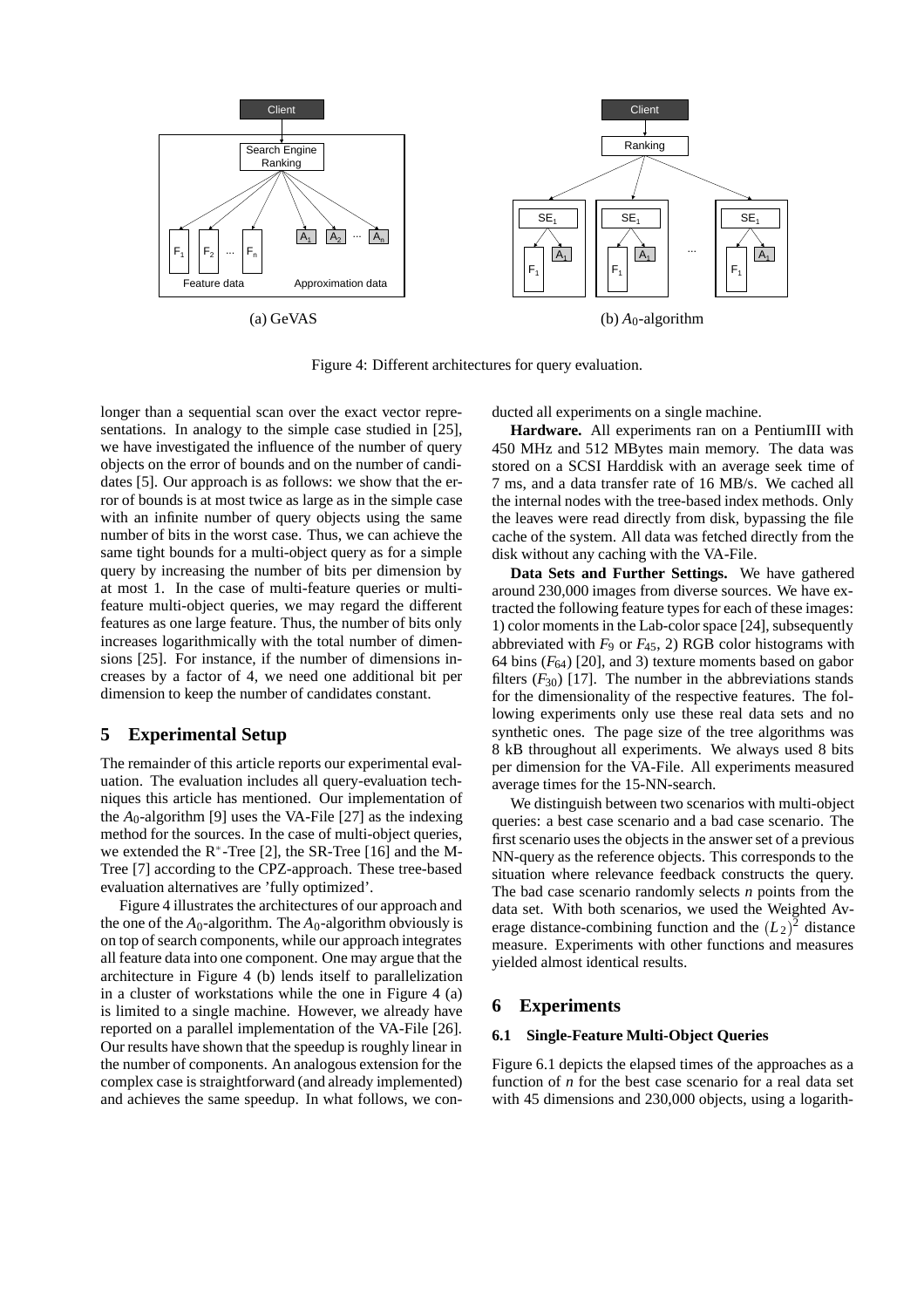

Figure 5: Elapsed times for multi-object queries. (a) Best case; and (b) bad case.

mic time scale. The  $A_0$ -algorithm is not bad for small *n* and even beats some of the trees (due to the superiority of the VA-File). However, search costs "explode" with the number of reference objects. Remember, however, that the approaches are not fully compatible. For all other methods, elapsed times are mostly independent of *n*, as IO is the dominant cost factor. GeVAS outperforms the extended trees by one to two orders of magnitude.

In the bad case scenario depicted in Figure  $6.1$ ,  $A_0$  performs poorly: search costs with two reference objects are more than 100 times larger than with only one. The main reason is that the  $A_0$ -algorithm must fetch a large number of items from each source until 15 matches are found. For instance, in the bad case for  $n = 5$ , the  $A_0$ -algorithm randomly accessed 10 percent of all data objects, leading to a response time of around twenty minutes in our setup. This dramatic deterioration was already mentioned and explained in [9]. The difference between QuickCombine and *A*0, as reported in [11], is much smaller than the one between GeVAS and the *A*0-algorithm. Performance of the M-Tree and the  $R^*$ -Tree is about equal for varying numbers of reference objects as they access all leaf pages, but poor in absolute terms (two orders of magnitude below the one of GeVAS). Only the SR-Tree performs worse in the bad case than in the best case as it was the only tree capable to prune some leaf pages in the best case. GeVAS executes the queries in the bad case as fast as in the best case.

The next series of experiments leaves the number of reference objects constant  $(n = 5)$ , and varies the data sets. We measured the elapsed times and determined the improvement factor of GeVAS over the other approaches. Figure 6 shows the respective results. Note that the factor scale is logarithmic, and bars with values above 1 mean that GeVAS performs better by the factor shown. Figures 6.1 and 6.1 contain the graphs for the elapsed times of the best case scenario and the bad case scenario, respectively. In the bad case, GeVAS typically is faster by a factor of at least 10 than the other approaches. When comparing to  $A_0$ , the factor easily exceeds 1000. In the best case, only the SR-Tree with the data set  $F_9$  is competitive to GeVAS, as the dimensionality of this data set is only 9.

For quantification of the speedup due to the precomputation of bounds described in Section 3.3, we compared the elapsed times and the CPU times of an optimized GeVAS implementation with a non-optimized one. We used the  $(L_2)^2$  metric, Weighted Average as distance combining function and the  $F_{45}$  feature. We added the times of the SR-Tree with early abort of distance computation as a reference point. Figure 7 depicts the elapsed times and CPU times as a function of the number of reference objects. Even the unoptimized VA-File-based algorithm performs always better than the one based on the SR-Tree by at least a factor of 3 with regard to elapsed time. Comparing the elapsed times (left diagram) with the CPU times (right diagram) of the non-optimized algorithm, computational costs dominate the response time for  $n > 5$ . With the optimized algorithm, computational costs are almost constant, i.e., only the costs for precomputing the bounds grow with *n*. This means that search costs are bound by the IO-costs. In other words, the number of reference objects does not affect overall response time.

## **6.2 Multi-Feature Single-Object Queries**

This subsection compares the performance of a) feature fusion, b) feature fusion on-the-fly, and c) Fagin's  $A_0$ algorithm for multi-feature queries. All three cases deploy the VA-File. We will abbreviate (b) with VAF-single and (c) with Single-A0. In contrast to the multi-object case, multifeature queries are closer to best-case queries than to badcase queries. This is because many feature types are correlated, and features rank the data objects more or less in comparable order. Figure 6.3 graphs elapsed times for the various approaches for different combinations of two feature types. The  $A_0$ -algorithm performs well, but worse than feature fusion. Feature fusion on-the-fly is slightly worse than feature fusion. We conclude that search costs depend on the total number of dimensions. Only a small portion of the costs is due to the access to several files.

### **6.3 Multi-Object Multi-Feature Queries**

Finally, we quantify the benefit of query restructuring. Figure 6.3 graphs elapsed time using two feature types, i.e., each reference object refers to the same two feature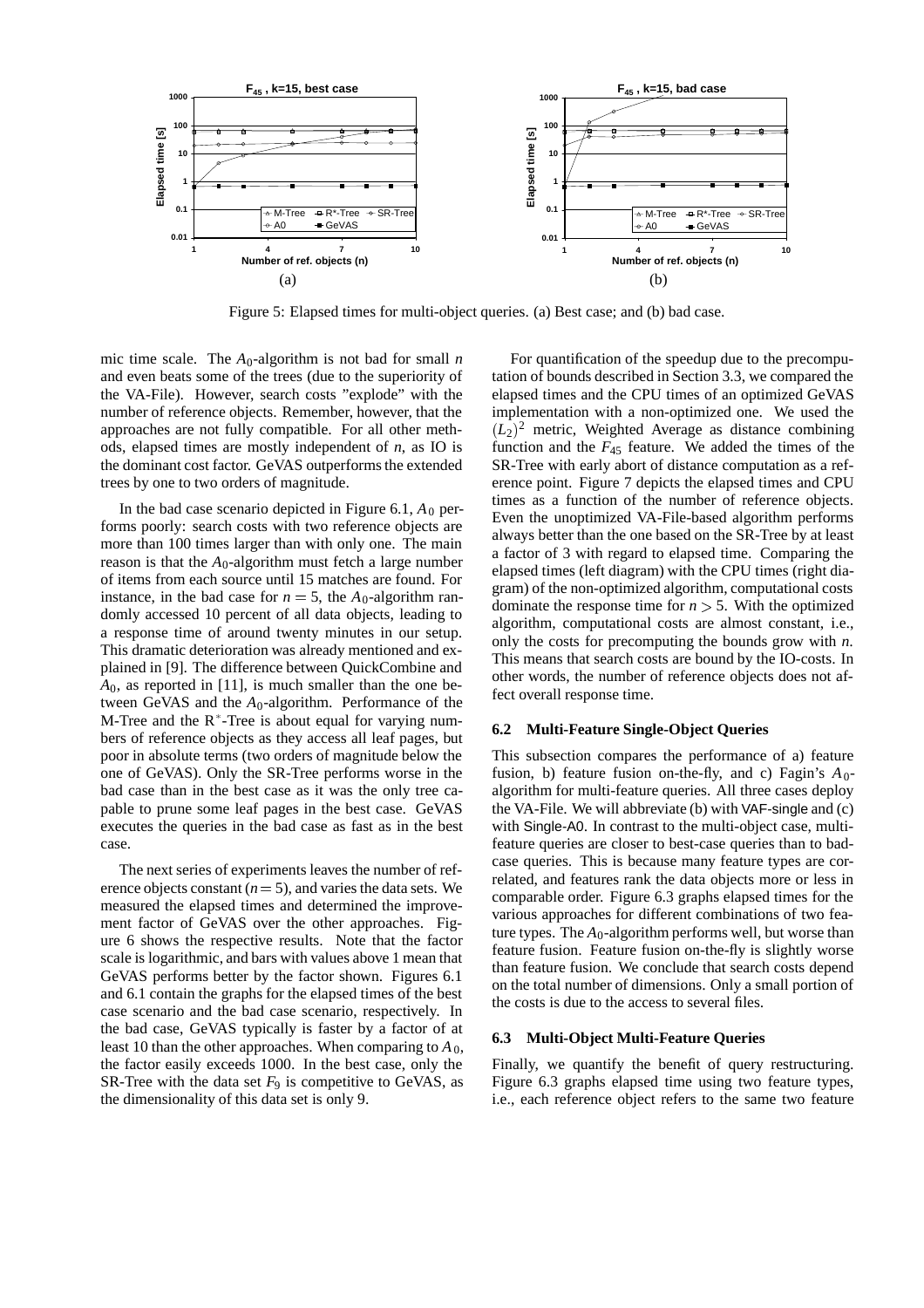

Figure 6: Multi-object queries – improvement factor of elapsed time. (a) Best case; and (b) bad case.



Figure 7: Effect of the optimizations with multi-object queries. (a) elapsed times; (b) CPU times.

types. Furthermore, we again distinguish between a best case and a bad case scenario and between an evaluation with restructuring ("full opt.") and a non-optimized evaluation ("no opt."). Obviously, restructuring keeps the response times almost constant. Even with 100 reference objects, elapsed times are not much larger than with only one reference object. Moreover, there is no difference between a bad case and a best case, i.e., the optimized evaluation of complex queries is very stable.

# **7 Conclusions**

Complex similarity queries yield better results than simple ones. Formulating such complex queries in a natural way is easy when using relevance-feedback mechanisms. The topic of this article has been the efficient evaluation of such queries. We have combined/generalized existing approaches, resulting in a set of techniques referred to as Generalized VA-File-based Search (GeVAS). We see our main contributions in showing that GeVAS is feasible, and in investigating the relationship between query semantics and efficiency of query evaluation. This has given rise to various optimizations that are not evident, or whose benefits are not evident. We have evaluated our techniques and the refinements using a full-fledged prototype over large data sets. We have shown that the optimizations give rise to a significant improvement in most cases. Future work will investigate the transformation of relevance judgements into the various forms of multi-object multi-feature queries.

**Online Demo and Extended Version.** We have implemented the GeVAS set of algorithms as described in this paper, and used them to enable relevance feedback in our large image retrieval system [15]. The current system contains more than 220,000 images, deploys around 20 different feature types with dimensionalities between 9 and 560, and features relevance feedback with various models. This requires the full complexity of the query model described in this paper. Finally, there is an extended version of this paper covering additional aspects like the quality of bounds for complex queries [5].

**Acknowledgments.** We thank the member of the database group at ETH, notably Torsten Grabs, Uwe Röhm, Heiko Schuldt, and Can Türker for good comments on earlier versions of this article.

# **References**

- [1] C. C. Aggarwal, A. Hinneburg, and D. A. Keim. On the surprising behavior of distance metrics in high dimensional spaces. In *Proc. of the Int. Conf. on Database Theory*, volume 1973 of *Lecture Notes in Computer Science*, p. 420–434, London, UK, 2001.
- [2] N. Beckmann, H.-P. Kriegel, R. Schneider, and B. Seeger. The R\*- Tree: An Efficient and Robust Access Method for Points and Rectangles. In *Proc. of the ACM SIGMOD Int. Conf. on Management of Data*, p. 322–331, Atlantic City, NJ, USA, 1990.
- [3] S. Berchtold, C. Böhm, H. V. Jagadish, H.-P. Kriegel, and J. Sander. Independent Quantization: An Index Compression Technique for